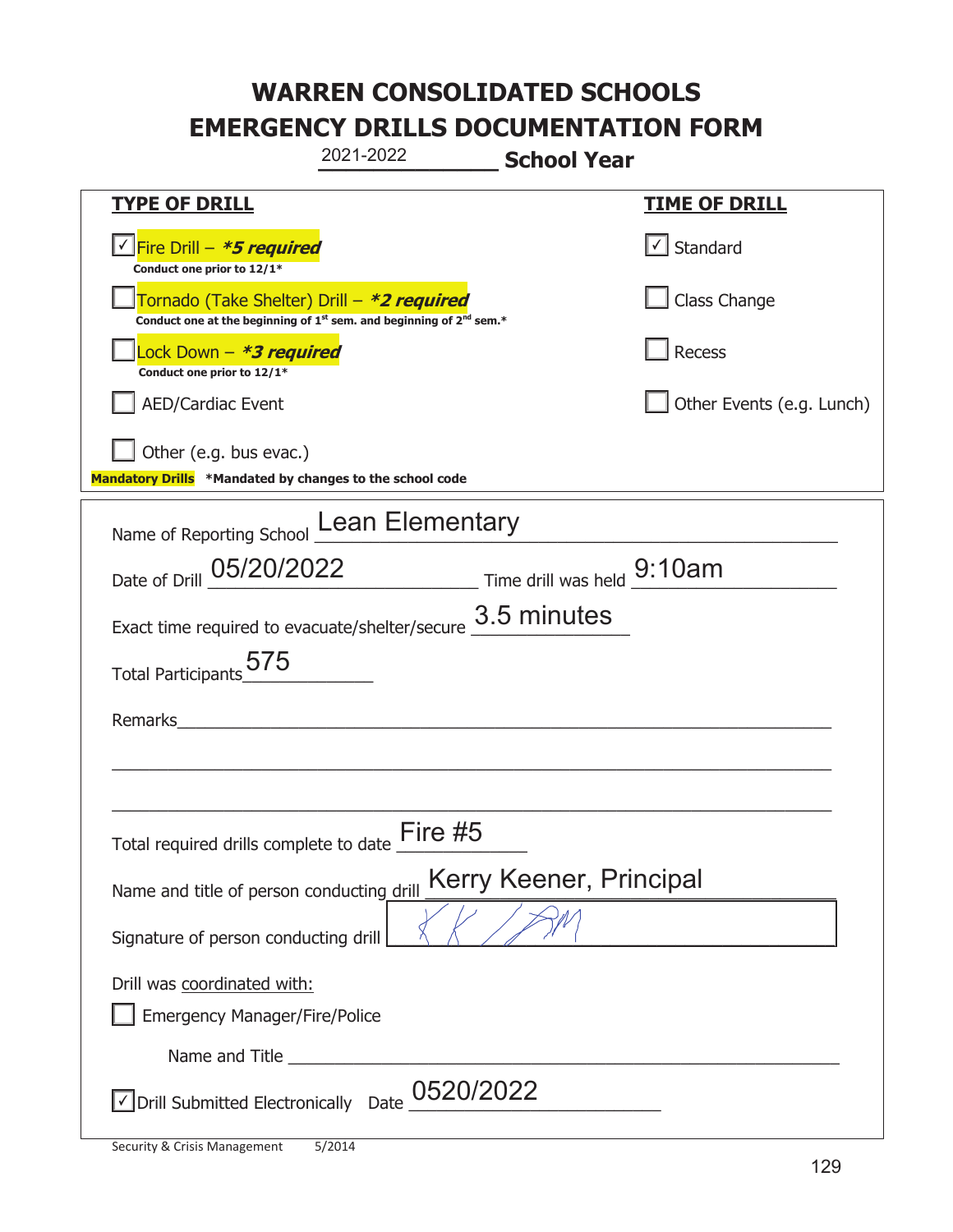|                                                                                    | 2021-2022                                                                     | <b>School Year</b>      |                           |
|------------------------------------------------------------------------------------|-------------------------------------------------------------------------------|-------------------------|---------------------------|
| <u>TYPE OF DRILL</u>                                                               |                                                                               |                         | <u>TIME OF DRILL</u>      |
| Fire Drill - *5 required<br>Conduct one prior to 12/1*                             |                                                                               |                         | √ Standard                |
| Tornado (Take Shelter) Drill – *2 required                                         | Conduct one at the beginning of $1^{st}$ sem. and beginning of $2^{nd}$ sem.* |                         | Class Change              |
| Lock Down – <b>*<i>3 required</i></b><br>Conduct one prior to 12/1*                |                                                                               |                         | Recess                    |
| <b>AED/Cardiac Event</b>                                                           |                                                                               |                         | Other Events (e.g. Lunch) |
| Other (e.g. bus evac.)<br>Mandatory Drills *Mandated by changes to the school code |                                                                               |                         |                           |
|                                                                                    | Name of Reporting School Lean Elementary School                               |                         |                           |
|                                                                                    | Date of Drill 04/28/2022 Time drill was held 9:20am                           |                         |                           |
| Exact time required to evacuate/shelter/secure                                     |                                                                               | 3.5 minutes             |                           |
| Total Participants 575                                                             |                                                                               |                         |                           |
| Remarks                                                                            |                                                                               |                         |                           |
|                                                                                    |                                                                               |                         |                           |
| Total required drills complete to date                                             | Fire $#4$                                                                     |                         |                           |
| Name and title of person conducting drill                                          |                                                                               | Kerry Keener, Principal |                           |
| Signature of person conducting drill                                               |                                                                               |                         |                           |
| Drill was coordinated with:<br><b>Emergency Manager/Fire/Police</b>                |                                                                               |                         |                           |
|                                                                                    |                                                                               |                         |                           |
| Drill Submitted Electronically Date                                                | 04/28/2022                                                                    |                         |                           |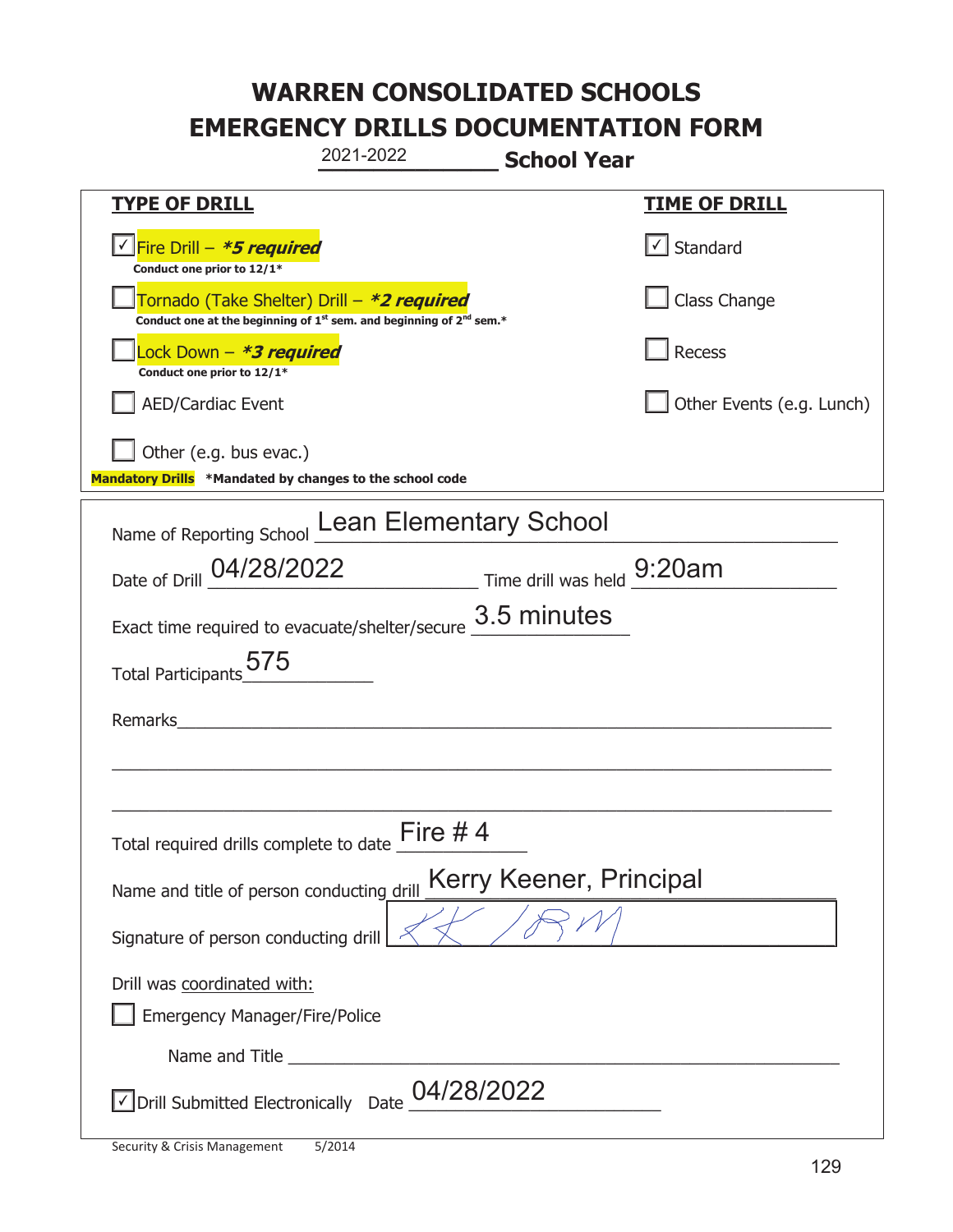| 2021-2022<br><b>School Year</b>                                                                                             |                           |  |
|-----------------------------------------------------------------------------------------------------------------------------|---------------------------|--|
| <b>TYPE OF DRILL</b>                                                                                                        | <b>TIME OF DRILL</b>      |  |
| Fire Drill - *5 required<br>Conduct one prior to 12/1*                                                                      | Standard                  |  |
| Tornado (Take Shelter) Drill - *2 required<br>Conduct one at the beginning of $1^{st}$ sem. and beginning of $2^{nd}$ sem.* | Class Change              |  |
| Lock Down $-$ <b>*3 required</b><br>Conduct one prior to 12/1*                                                              | Recess                    |  |
| <b>AED/Cardiac Event</b>                                                                                                    | Other Events (e.g. Lunch) |  |
| Other (e.g. bus evac.)<br>Mandatory Drills *Mandated by changes to the school code                                          |                           |  |
| Name of Reporting School Lean Elementary School                                                                             |                           |  |
| Date of Drill 04/21/2022 Time drill was held 9:30am                                                                         |                           |  |
| Exact time required to evacuate/shelter/secure _________________________________                                            |                           |  |
| Total Participants 580                                                                                                      |                           |  |
| Drill time was a total of 10 minutes.<br>Remarks                                                                            |                           |  |
|                                                                                                                             |                           |  |
|                                                                                                                             |                           |  |
| Lock Down #3<br>Total required drills complete to date                                                                      |                           |  |
| Kerry Keener, Principal<br>Name and title of person conducting drill                                                        |                           |  |
| Signature of person conducting drill                                                                                        |                           |  |
| Drill was coordinated with:                                                                                                 |                           |  |
| Emergency Manager/Fire/Police                                                                                               |                           |  |
|                                                                                                                             |                           |  |
| $\sqrt{}$ Drill Submitted Electronically Date $\underline{\begin{array}{c} 04/21/2022 \end{array}}$                         |                           |  |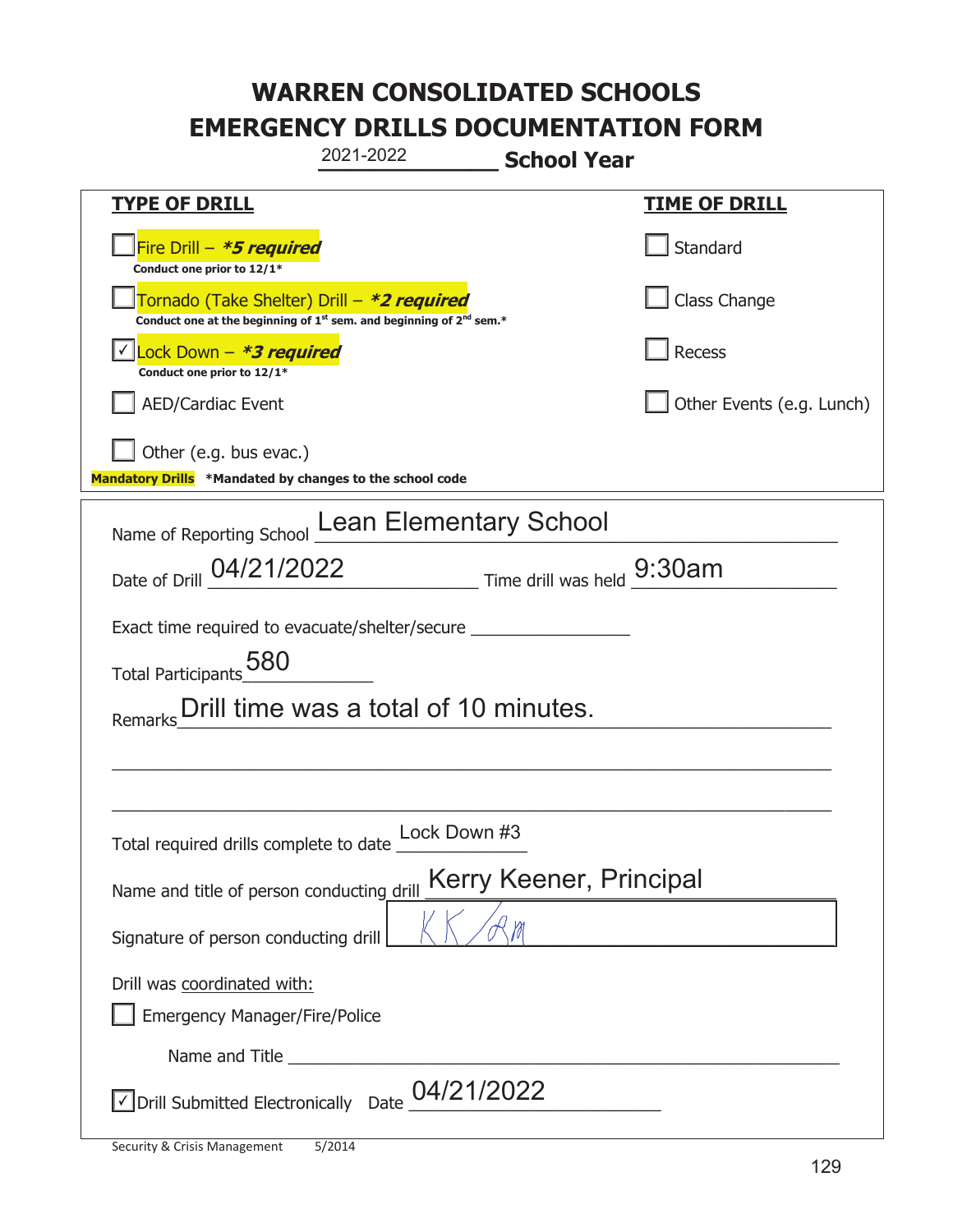|                                                                                    | 2021-2022                                                                                   | <b>School Year</b>         |
|------------------------------------------------------------------------------------|---------------------------------------------------------------------------------------------|----------------------------|
| <b>TYPE OF DRILL</b>                                                               |                                                                                             | <b>TIME OF DRILL</b>       |
| Fire Drill - *5 required<br>Conduct one prior to 12/1*                             |                                                                                             | $\cup$ Standard            |
| Tornado (Take Shelter) Drill - *2 required                                         | Conduct one at the beginning of 1 <sup>st</sup> sem. and beginning of 2 <sup>nd</sup> sem.* | Class Change               |
| ock Down – <b>*3 required</b><br>Conduct one prior to 12/1*                        |                                                                                             | Recess                     |
| <b>AED/Cardiac Event</b>                                                           |                                                                                             | Other Events (e.g. Lunch)  |
| Other (e.g. bus evac.)<br>Mandatory Drills *Mandated by changes to the school code |                                                                                             |                            |
|                                                                                    | Name of Reporting School Lean Elementary School                                             |                            |
| Date of Drill 03/24/2022                                                           |                                                                                             | Time drill was held 1:15pm |
|                                                                                    | Exact time required to evacuate/shelter/secure 7 minutes                                    |                            |
| Total Participants_525                                                             |                                                                                             |                            |
| Remarks                                                                            |                                                                                             |                            |
|                                                                                    |                                                                                             |                            |
| Total required drills complete to date                                             | #2 Tornado                                                                                  |                            |
| Name and title of person conducting drill                                          |                                                                                             | Kerry Keener, Principal    |
| Signature of person conducting drill                                               |                                                                                             |                            |
| Drill was coordinated with:<br><b>Emergency Manager/Fire/Police</b>                |                                                                                             |                            |
|                                                                                    |                                                                                             |                            |
| √ Drill Submitted Electronically Date                                              | 03/24/2022                                                                                  |                            |

t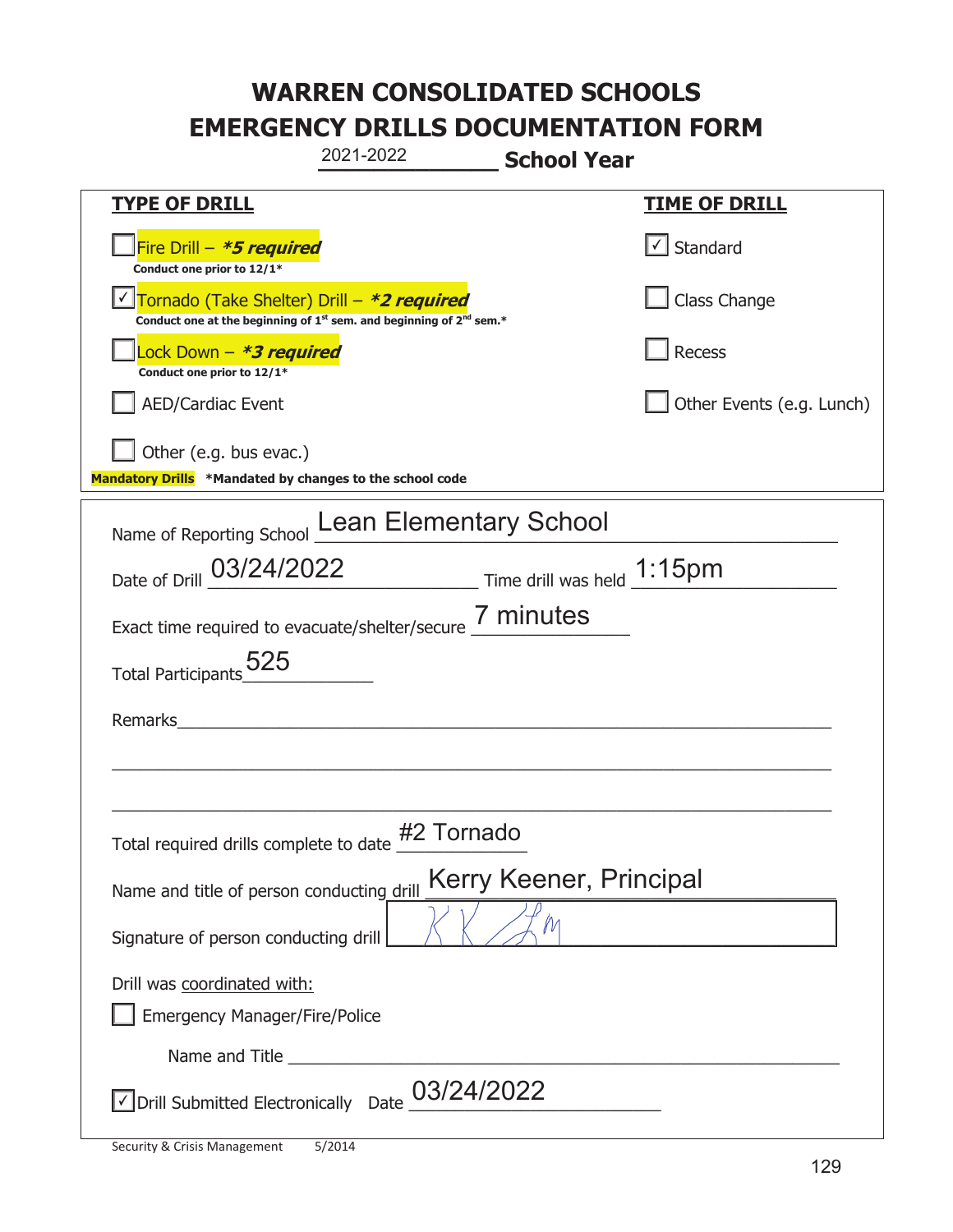|                                                                                    | 2021-2022                                                               | <b>School Year</b>      |                                   |
|------------------------------------------------------------------------------------|-------------------------------------------------------------------------|-------------------------|-----------------------------------|
| <b>TYPE OF DRILL</b>                                                               |                                                                         |                         | <u>TIME OF DRILL</u>              |
| Fire Drill - *5 required<br>Conduct one prior to 12/1*                             |                                                                         |                         | $\lfloor \angle \rfloor$ Standard |
| Tornado (Take Shelter) Drill – *2 required                                         | Conduct one at the beginning of $1st$ sem. and beginning of $2nd$ sem.* |                         | Class Change                      |
| Lock Down - *3 required<br>Conduct one prior to 12/1*                              |                                                                         |                         | Recess                            |
| <b>AED/Cardiac Event</b>                                                           |                                                                         |                         | Other Events (e.g. Lunch)         |
| Other (e.g. bus evac.)<br>Mandatory Drills *Mandated by changes to the school code |                                                                         |                         |                                   |
|                                                                                    | Name of Reporting School Lean Elementary                                |                         |                                   |
|                                                                                    | Date of Drill 01/20/2022 Time drill was held 2pm                        |                         |                                   |
|                                                                                    | Exact time required to evacuate/shelter/secure 2 minutes                |                         |                                   |
| Total Participants 550                                                             |                                                                         |                         |                                   |
| Remarks                                                                            |                                                                         |                         |                                   |
|                                                                                    |                                                                         |                         |                                   |
|                                                                                    |                                                                         |                         |                                   |
| Total required drills complete to date                                             | #2 Lockdown                                                             |                         |                                   |
| Name and title of person conducting drill                                          |                                                                         | Kerry Keener, Principal |                                   |
| Signature of person conducting drill                                               |                                                                         |                         |                                   |
| Drill was coordinated with:<br><b>Emergency Manager/Fire/Police</b>                |                                                                         |                         |                                   |
|                                                                                    |                                                                         |                         |                                   |
| √ Drill Submitted Electronically Date                                              | 01/20/2022                                                              |                         |                                   |

t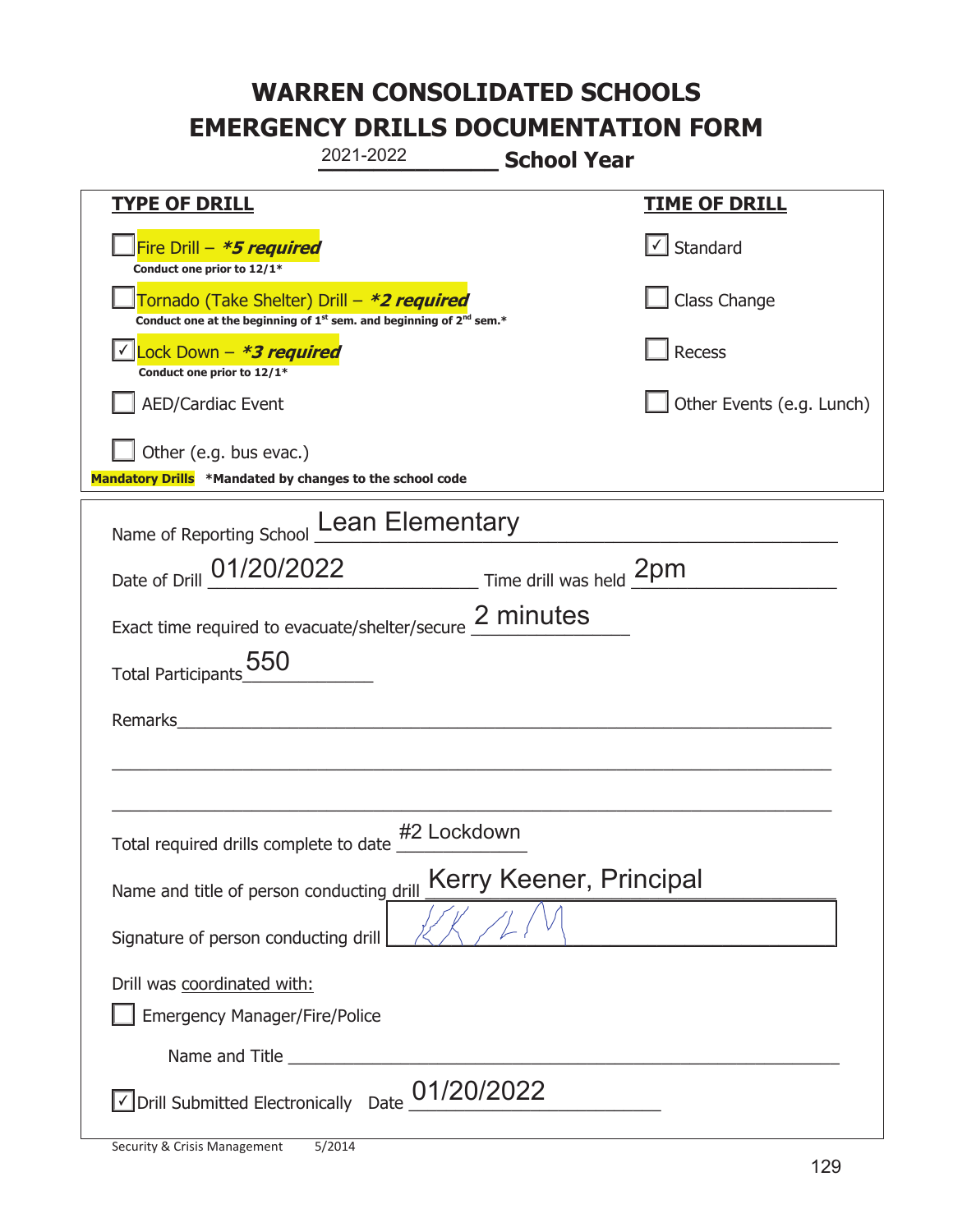|                                                                                    | 2021-2022                                                                                   | <b>School Year</b>      |                           |
|------------------------------------------------------------------------------------|---------------------------------------------------------------------------------------------|-------------------------|---------------------------|
| <b>TYPE OF DRILL</b>                                                               |                                                                                             |                         | <b>TIME OF DRILL</b>      |
| Fire Drill – <i>*<b>5 required</b></i><br>Conduct one prior to 12/1*               |                                                                                             |                         | $\cup$ Standard           |
| Tornado (Take Shelter) Drill – *2 required                                         | Conduct one at the beginning of 1 <sup>st</sup> sem. and beginning of 2 <sup>nd</sup> sem.* |                         | Class Change              |
| Lock Down - <b>*3 required</b><br>Conduct one prior to 12/1*                       |                                                                                             |                         | Recess                    |
| <b>AED/Cardiac Event</b>                                                           |                                                                                             |                         | Other Events (e.g. Lunch) |
| Other (e.g. bus evac.)<br>Mandatory Drills *Mandated by changes to the school code |                                                                                             |                         |                           |
| Name of Reporting School Lean Elementary                                           |                                                                                             |                         |                           |
| Date of Drill 1/11/2022 Time drill was held 10am                                   |                                                                                             |                         |                           |
| Exact time required to evacuate/shelter/secure 4 minutes                           |                                                                                             |                         |                           |
| Total Participants 550                                                             |                                                                                             |                         |                           |
| Remarks                                                                            |                                                                                             |                         |                           |
|                                                                                    |                                                                                             |                         |                           |
| Total required drills complete to date                                             | #1 Tornado                                                                                  |                         |                           |
| Name and title of person conducting drill                                          |                                                                                             | Kerry Keener, Principal |                           |
| Signature of person conducting drill                                               |                                                                                             |                         |                           |
| Drill was coordinated with:<br><b>Emergency Manager/Fire/Police</b>                |                                                                                             |                         |                           |
|                                                                                    |                                                                                             |                         |                           |
| Drill Submitted Electronically Date                                                | 01/20/2022                                                                                  |                         |                           |

t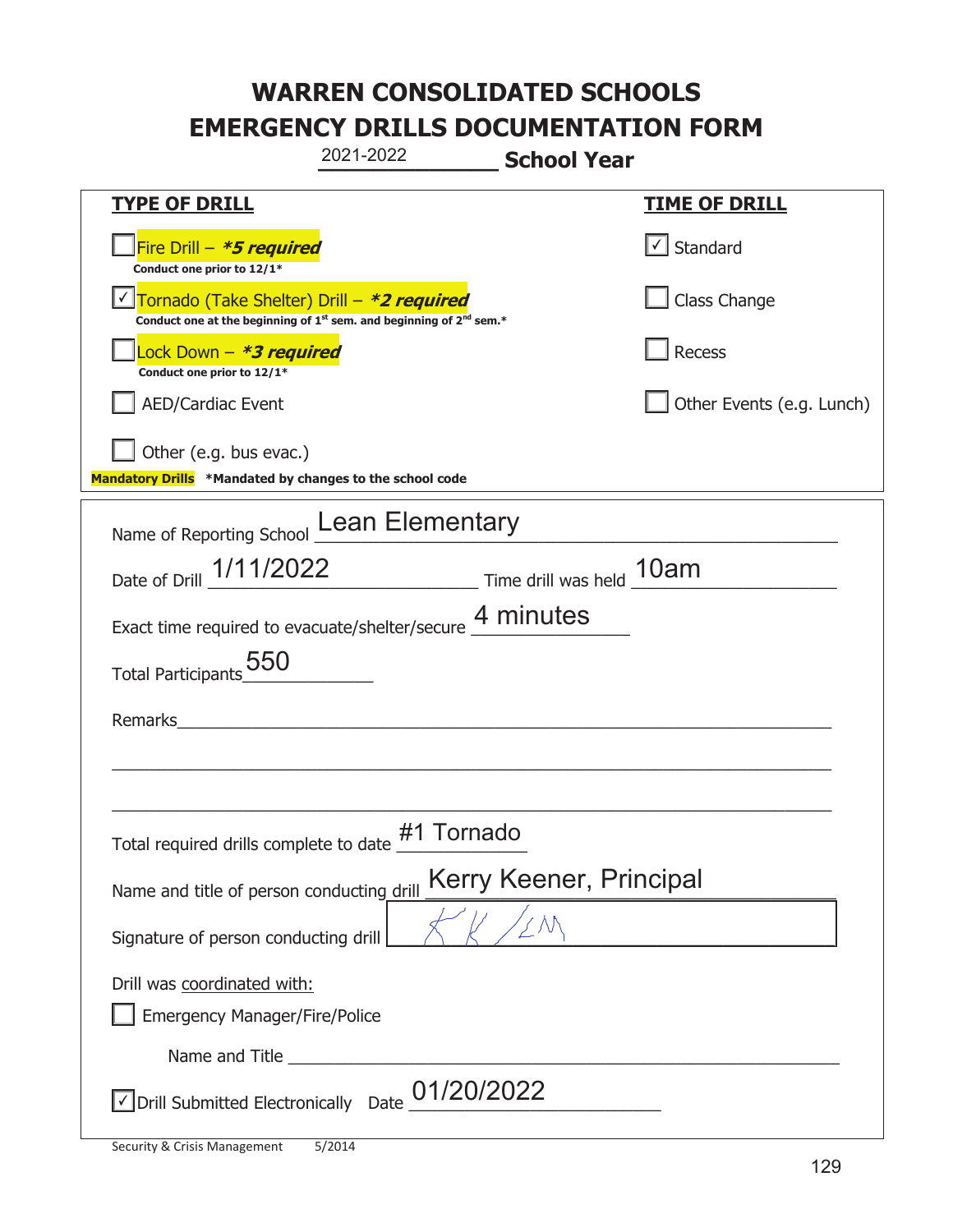| 2021-2022<br><b>School Year</b>                                                                                                           |                                       |  |
|-------------------------------------------------------------------------------------------------------------------------------------------|---------------------------------------|--|
| <b>TYPE OF DRILL</b>                                                                                                                      | <b>TIME OF DRILL</b>                  |  |
| <u> √ Fire Drill – <i>*5 required</i></u><br>Conduct one prior to 12/1*                                                                   | $\lfloor \checkmark \rfloor$ Standard |  |
| Tornado (Take Shelter) Drill – *2 required<br>Conduct one at the beginning of 1 <sup>st</sup> sem. and beginning of 2 <sup>nd</sup> sem.* | Class Change                          |  |
| Lock Down – <i>*<b>3 required</b></i><br>Conduct one prior to 12/1*                                                                       | Recess                                |  |
| <b>AED/Cardiac Event</b>                                                                                                                  | Other Events (e.g. Lunch)             |  |
| Other (e.g. bus evac.)<br>Mandatory Drills *Mandated by changes to the school code                                                        |                                       |  |
| Name of Reporting School Lean Elementary School                                                                                           |                                       |  |
| Date of Drill 11/17/2021 Time drill was held 9:20am                                                                                       |                                       |  |
| Exact time required to evacuate/shelter/secure 3 minutes                                                                                  |                                       |  |
| Total Participants <sub>20</sub>                                                                                                          |                                       |  |
| Remarks quick drill - evacuation accomplished in 3 minutes                                                                                |                                       |  |
|                                                                                                                                           |                                       |  |
|                                                                                                                                           |                                       |  |
| Total required drills complete to date #3 Fire                                                                                            |                                       |  |
| Kerry Keener, Principal<br>Name and title of person conducting drill                                                                      |                                       |  |
| Signature of person conducting drill                                                                                                      |                                       |  |
| Drill was coordinated with:                                                                                                               |                                       |  |
| <b>Emergency Manager/Fire/Police</b>                                                                                                      |                                       |  |
|                                                                                                                                           |                                       |  |
| $\vee$ Drill Submitted Electronically Date $\underline{11/18/2021}$                                                                       |                                       |  |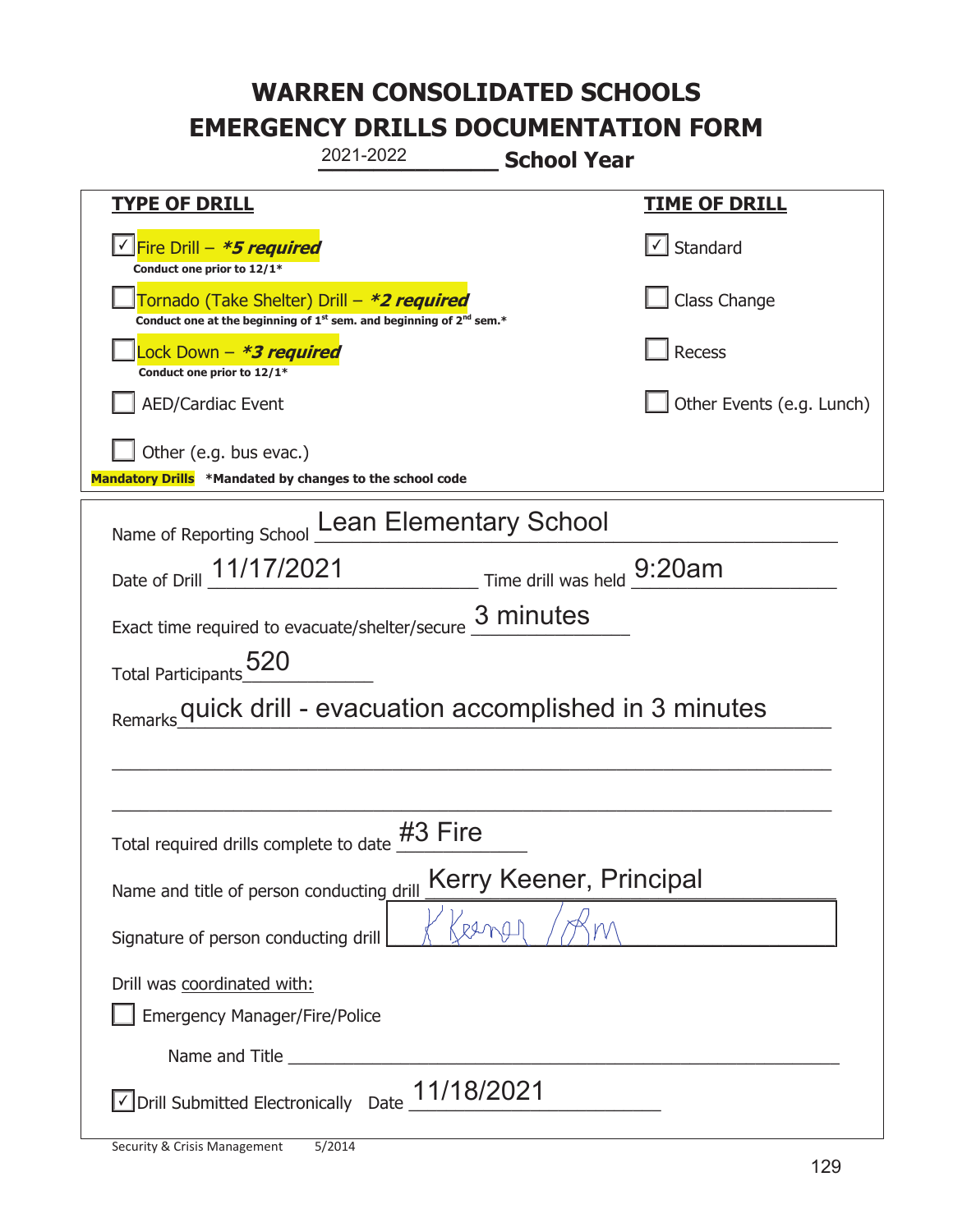|                                                                                    | 2021-2022                                                                                   | <b>School Year</b>        |
|------------------------------------------------------------------------------------|---------------------------------------------------------------------------------------------|---------------------------|
| <u>TYPE OF DRILL</u>                                                               |                                                                                             | <u>TIME OF DRILL</u>      |
| Fire Drill - *5 required<br>Conduct one prior to 12/1*                             |                                                                                             | Standard                  |
| Tornado (Take Shelter) Drill – *2 required                                         | Conduct one at the beginning of 1 <sup>st</sup> sem. and beginning of 2 <sup>nd</sup> sem.* | Class Change              |
| Lock Down - *3 required<br>Conduct one prior to 12/1*                              |                                                                                             | Recess                    |
| <b>AED/Cardiac Event</b>                                                           |                                                                                             | Other Events (e.g. Lunch) |
| Other (e.g. bus evac.)<br>Mandatory Drills *Mandated by changes to the school code |                                                                                             |                           |
|                                                                                    | Name of Reporting School Lean Elementary School                                             |                           |
|                                                                                    | Date of Drill 11/08/2021 Time drill was held 10:45am                                        |                           |
|                                                                                    | Exact time required to evacuate/shelter/secure 4 minutes                                    |                           |
| Total Participants_540                                                             |                                                                                             |                           |
| Remarks                                                                            |                                                                                             |                           |
|                                                                                    |                                                                                             |                           |
| Total required drills complete to date                                             | #1 Lock Down                                                                                |                           |
| Name and title of person conducting drill                                          |                                                                                             | Kerry Keener, Principal   |
| Signature of person conducting drill                                               | len                                                                                         |                           |
| Drill was coordinated with:<br><b>Emergency Manager/Fire/Police</b>                |                                                                                             |                           |
|                                                                                    |                                                                                             |                           |
| Drill Submitted Electronically Date                                                | 11/08/2021                                                                                  |                           |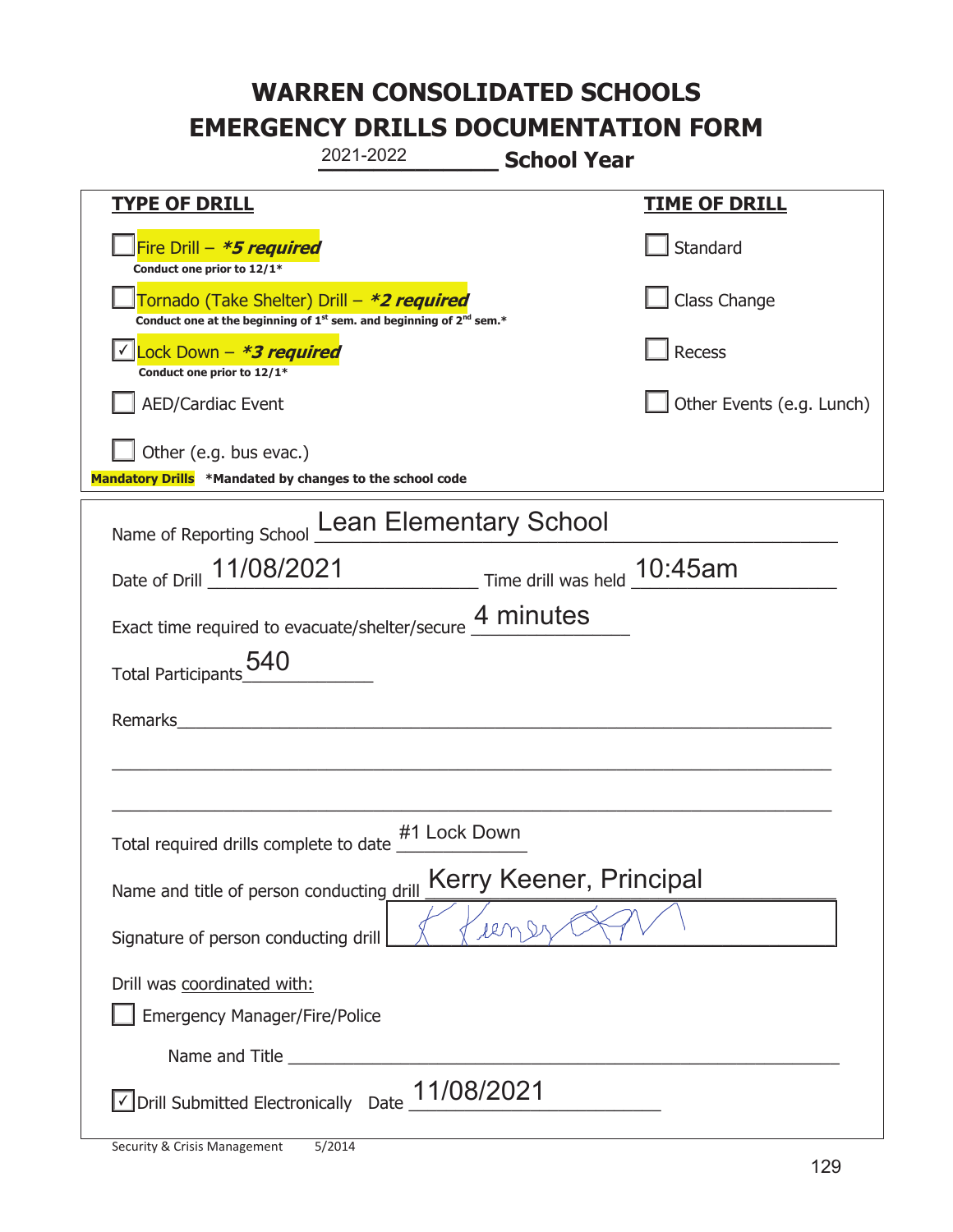|                                                                                                                       | 2021-2022  | <b>School Year</b>      |                                                  |
|-----------------------------------------------------------------------------------------------------------------------|------------|-------------------------|--------------------------------------------------|
| <b>TYPE OF DRILL</b>                                                                                                  |            |                         | <u>TIME OF DRILL</u>                             |
| <u>V Fire Drill - <b>*5 required</b></u><br>Conduct one prior to 12/1*                                                |            |                         | $\vert\textcolor{red}{\mathbf{1}}\vert$ Standard |
| Tornado (Take Shelter) Drill – *2 required<br>Conduct one at the beginning of $1st$ sem. and beginning of $2nd$ sem.* |            |                         | Class Change                                     |
| Lock Down - *3 required<br>Conduct one prior to 12/1*                                                                 |            |                         | Recess                                           |
| <b>AED/Cardiac Event</b>                                                                                              |            |                         | Other Events (e.g. Lunch)                        |
| Other (e.g. bus evac.)<br>Mandatory Drills *Mandated by changes to the school code                                    |            |                         |                                                  |
| Name of Reporting School Lean Elementary School                                                                       |            |                         |                                                  |
| Date of Drill 10/14/2021 Time drill was held 3:04pm                                                                   |            |                         |                                                  |
| Exact time required to evacuate/shelter/secure 5 minutes                                                              |            |                         |                                                  |
| Total Participants 550                                                                                                |            |                         |                                                  |
| Remarks                                                                                                               |            |                         |                                                  |
|                                                                                                                       |            |                         |                                                  |
|                                                                                                                       |            |                         |                                                  |
| Total required drills complete to date $#2$ Fire                                                                      |            |                         |                                                  |
| Name and title of person conducting drill                                                                             |            | Kerry Keener, Principal |                                                  |
| Signature of person conducting drill                                                                                  |            |                         |                                                  |
| Drill was coordinated with:                                                                                           |            |                         |                                                  |
| Emergency Manager/Fire/Police                                                                                         |            |                         |                                                  |
|                                                                                                                       |            |                         |                                                  |
| √ Drill Submitted Electronically Date                                                                                 | 10/14/2021 |                         |                                                  |